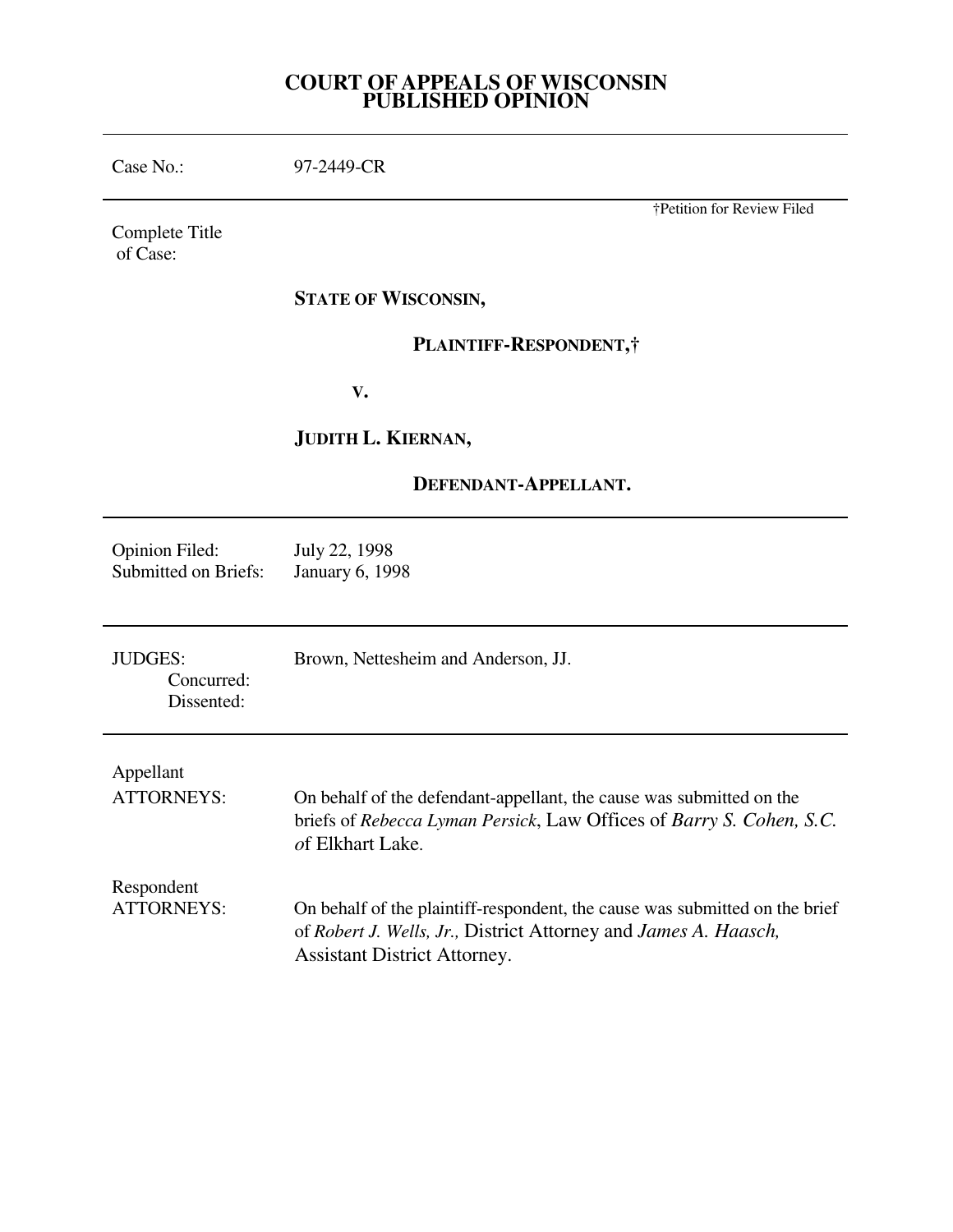# **COURT OF APPEALS DECISION DATED AND FILED NOTICE**

### JULY 22, 1998

**Marilyn L. Graves Clerk, Court of Appeals of Wisconsin** 

 **This opinion is subject to further editing. If published, the official version will appear in the bound volume of the Official Reports.**

 **A party may file with the Supreme Court a petition to review an adverse decision by the Court of Appeals.** *See* **§ 808.10 and RULE 809.62, STATS.** 

**No. 97-2449-CR** 

## **STATE OF WISCONSIN IN COURT OF APPEALS**

**STATE OF WISCONSIN,** 

### **PLAINTIFF-RESPONDENT,**

 **V.** 

**JUDITH L. KIERNAN,** 

 **DEFENDANT-APPELLANT.** 

 APPEAL from a judgment of the circuit court for Sheboygan County: JOHN B. MURPHY, Judge. *Reversed.*

Before Brown, Nettesheim and Anderson, JJ.

ANDERSON, J. The notion that a criminal defendant is entitled to a fair trial before an impartial jury is the cornerstone of the Due Process Clause of the Fourteenth Amendment. Because we conclude Judith L. Kiernan was denied her fundamental due process rights when the trial court refused to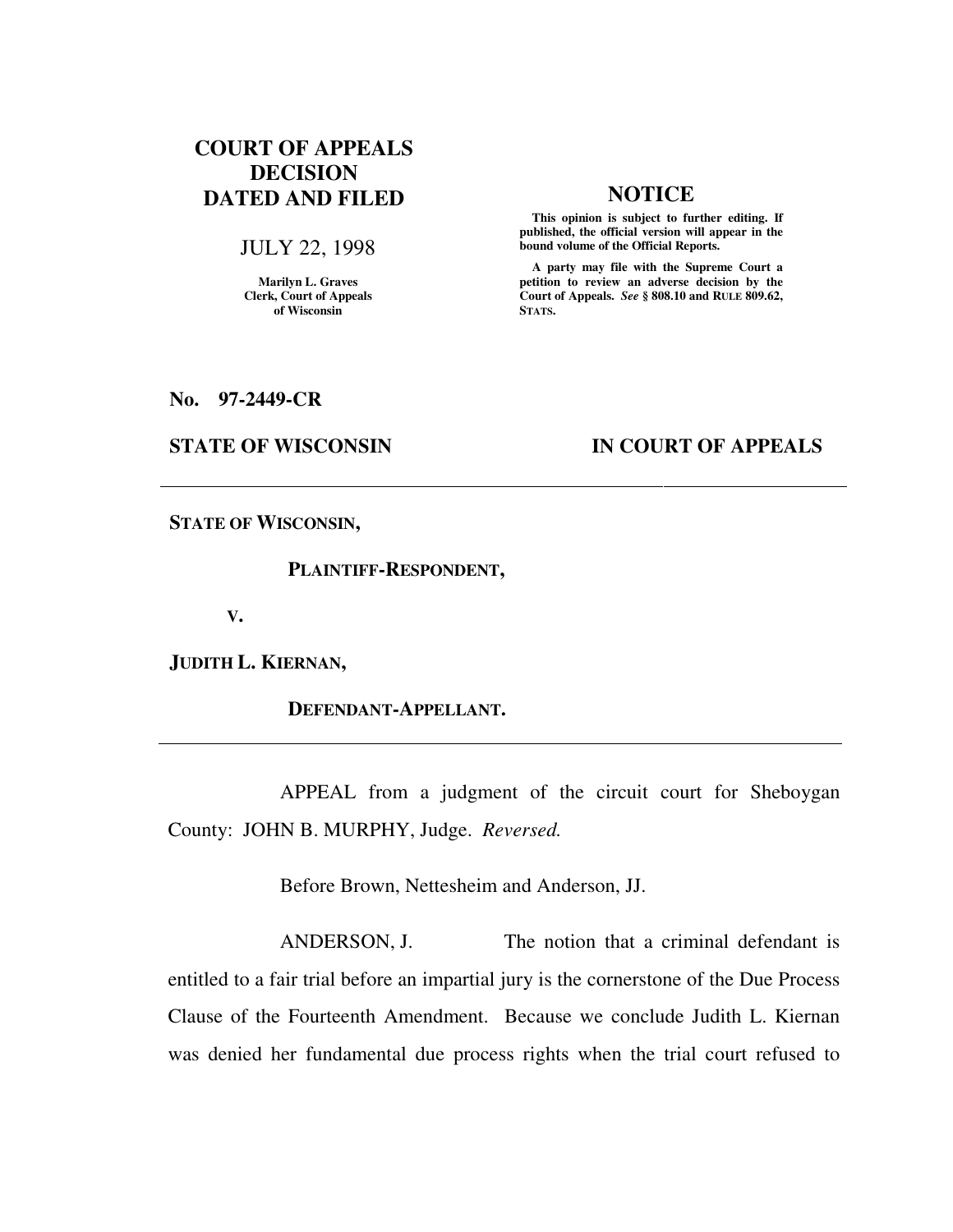strike for cause five jurors who had earlier rejected the identical theory of defense to be employed by her, we reverse.

 Kiernan entered a not guilty plea and requested a jury trial on charges of operating a motor vehicle while intoxicated, third offense, in violation of §§ 346.63(1)(a) and 346.65(2)(c), STATS., and operating a motor vehicle with a prohibited blood alcohol concentration, third offense, contrary to §§ 346.63(1)(b) and 346.65(2)(c). On the surface, the jury selection process complied with the requirements of ch. 756, STATS., and §§ 972.03 and 972.04, STATS. Twenty-five of the twenty-seven jurors summoned for jury duty appeared. Using a computergenerated random list, twenty jurors were called for voir dire. After replacing one potential juror excused for cause, Kiernan and the State exercised four peremptory challenges each to secure a twelve-person jury.

 However, prior to jury selection, trial counsel for Kiernan entered an objection to the array of the jury. The trial court put the objection aside until the completion of jury selection. Once the jury was sworn, it was excused and a record was made of Kiernan's objection. The thrust of the objection was that the trial court erred in not excusing five jurors called for voir dire who had served on a six-person jury two days earlier. The earlier trial was a first offense drunk driving case before the same judge and defended by the same attorney. Counsel pointed out that the defense theory in the earlier trial was that "residual mouth alcohol is a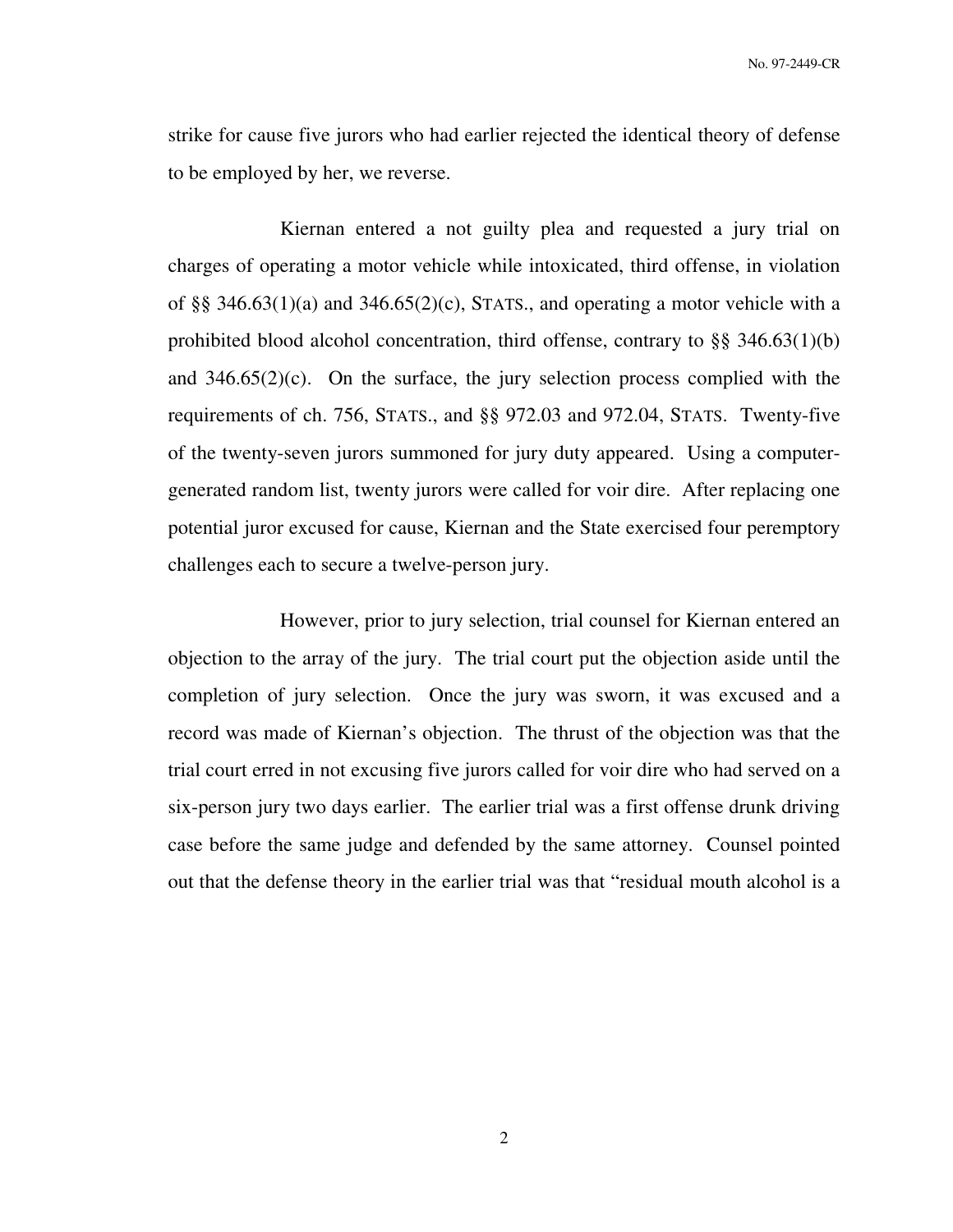problem for the Intoxilyzer 5000" and he planned to use the same defense on behalf of Kiernan. $<sup>1</sup>$ </sup>

Counsel was troubled by the responses from four of the five veteran

jurors during voir dire:

 $\overline{a}$ 

[F]our jurors indicated that unless I can prove to them that the person who operated the machine was a boob, or the machine didn't have all kinds of bells and whistles going off that it was malfunctioning, ergo, it does not pass its own diagnostic check, they are going to vote guilty on the prohibited alcohol concentration ....<sup>2</sup>

And he described the problem that this created:

 That leaves me any [*sic*] the unenviable position of having to strike those jurors who I know will reject my defense today, and retain those jurors who I would otherwise strike if this were an untainted jury pool.

 Counsel also made a record specifying the two potential jurors he would have struck if he had not been forced to use the four peremptory strikes to remove four of the five veteran jurors from the earlier trial. One individual had a

In the earlier case, the officers involved testified that residual mouth alcohol can cause the Intoxilyzer 5000 to read artificially high. They also testified that items in the mouth chewing gum, chewing tobacco, pennies—cause mouth alcohol to be retained longer than twenty minutes. And they testified that the twenty-minute observation period cannot begin until all items are removed from the mouth. From this evidence, Kiernan's counsel argued that it was logical to conclude that dentures could trap mouth alcohol and denture adhesive acted the same as chewing gum or tobacco. He planned to elicit identical evidence and make an identical argument during Kiernan's trial.

2 Unfortunately, voir dire was not reported and transcribed; nevertheless, neither the court nor the prosecutor corrected defense counsel's summary of the four veteran jurors' answers to his questions.

<sup>&</sup>lt;sup>1</sup> Residual mouth alcohol can contribute to elevated blood alcohol test results from the Intoxilyzer 5000 and similar devices that analyze blood alcohol from a breath sample. *See State v. Hanson,* 528 P.2d 100, 102 (Or. Ct. App. 1974); E. John Wherry, Jr., *The Rush to Convict DWI Offenders: The Unintended Unconstitutional Consequences,* 19 U. DAYTON L. REV. 429, 470 (1994).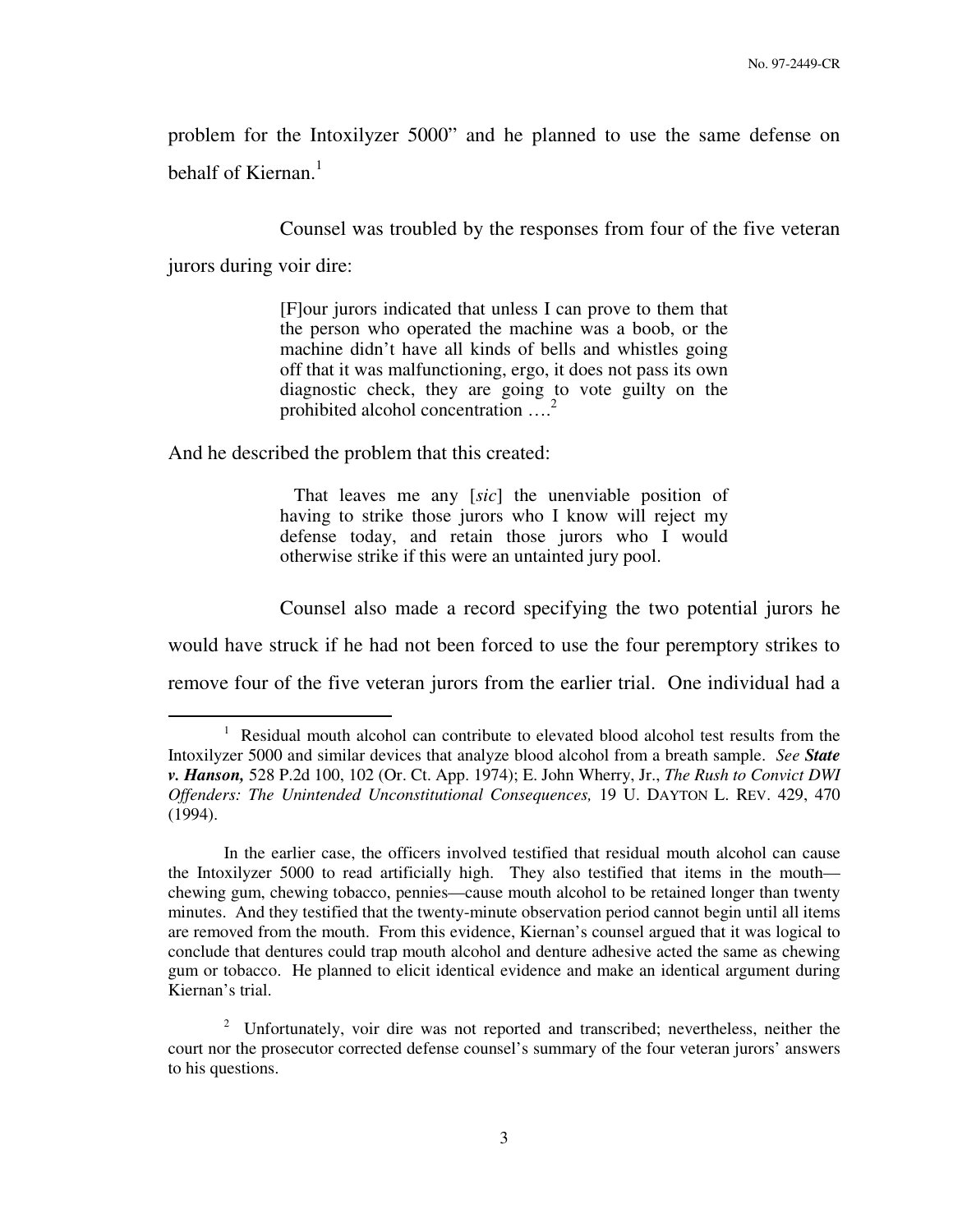close relative who had been injured by a drunk driver and the other was a social worker who knew several police officers.

 Finally, counsel argued that the court's refusal to remove those five jurors from the jury pool summoned for the trial was unfair to Kiernan:

> Miss Kiernan is the one that suffers. Because now we have twelve jurors who were the product of the Hobson's choice that I was presented with of leaving those jurors on, knowing that they were going to convict her on the prohibited alcohol concentration charge, and those jurors that I would have typically used my strikes for.

 The assistant district attorney was not surprised by defense counsel's apprehension about having the same jurors on successive panels. He questioned the fundamental fairness of Sheboygan county's new jury system. He explained that he did not believe the jurors could disregard what went on in the earlier trial even if given a limiting instruction. The prosecutor expressed his concern that the veteran jurors would hear the exact same defense used two days earlier.

 The trial court denied Kiernan's motion. The court explained that Sheboygan county had adopted a "lawful system" that is similar to the jury management system used in other counties that select jurors to serve for four weeks.<sup>3</sup> It noted that Kiernan's counsel had not presented any evidence that the jury management system was unlawful or that it unfairly discriminated by the exclusion or inclusion of certain groups or individuals. The court acknowledged

<sup>3</sup> On July 1, 1997, Wisconsin's jury management statutes were amended to allow counties to elect either a "One Day or One Trial" length of service, *see* § 756.28(1), STATS., or thirty-one days of consecutive service in any four-year period, *see* § 756.28(2). Sheboygan county has opted for the latter. This appeal is neither a challenge to Sheboygan county's selection of the length of juror service nor is it a challenge to the modification of Wisconsin's jury management statutes.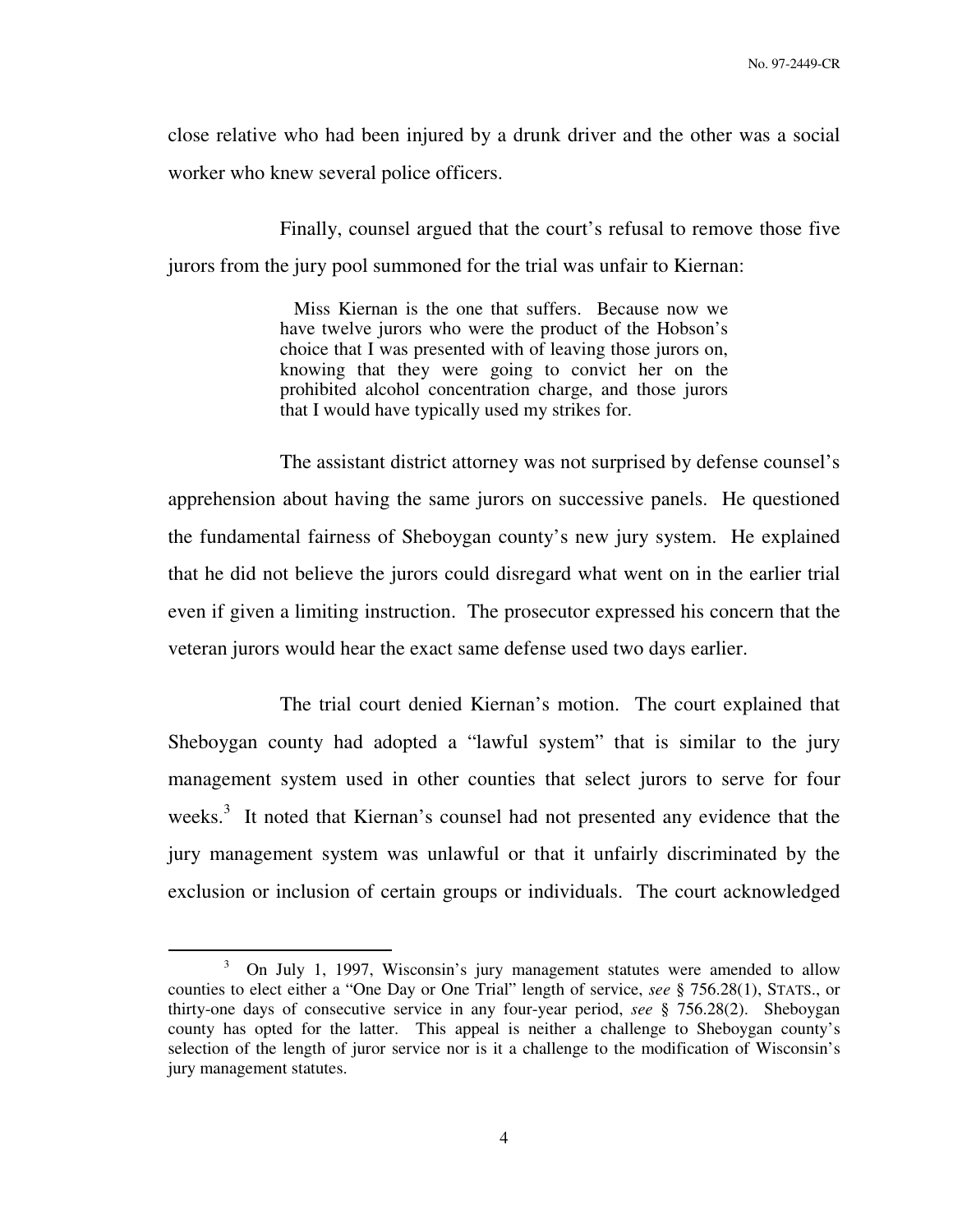that there had been complaints about the jury management system from other sources "and, I think in part, the complaints may have some justification."

 However, according to the court, those complaints "really overlook the ability of our jurors. I put a lot of faith in the jury system, because I put a lot of faith in the ability of people to do the right thing." The court concluded that the jury that was ultimately selected and sworn could be fair and objective, that the jury selection process was not unfair and that it did not "unnecessarily cause defense counsel to have to strike this person or that person …."

 The jury returned guilty verdicts on both counts. Kiernan appeals from the judgment of conviction on the charge of operating while intoxicated, third offense. On appeal, Kiernan challenges the court's denial of her motion to strike the five veteran jurors. She argues that the court's actions violated her constitutional and statutory rights to a fair and impartial jury. She asserts that the court erroneously exercised its discretion in refusing to strike the five veteran jurors and this created the appearance of bias and prejudice. She contends that the five veteran jurors had the potential for unconscious bias and that from their voir dire responses that they would accept the Intoxilyzer 5000 as operating properly, it would be reasonable to infer that they had a bias against her theory of defense.

 The State's response focuses on the jury that was ultimately selected. The State insists that Kiernan is not entitled to a perfect jury. It maintains that Kiernan failed to produce any evidence that the jury which rendered the verdicts was anything less than fair and impartial. Although the State also expresses some concern over the fact that five of the potential jurors had previous jury experience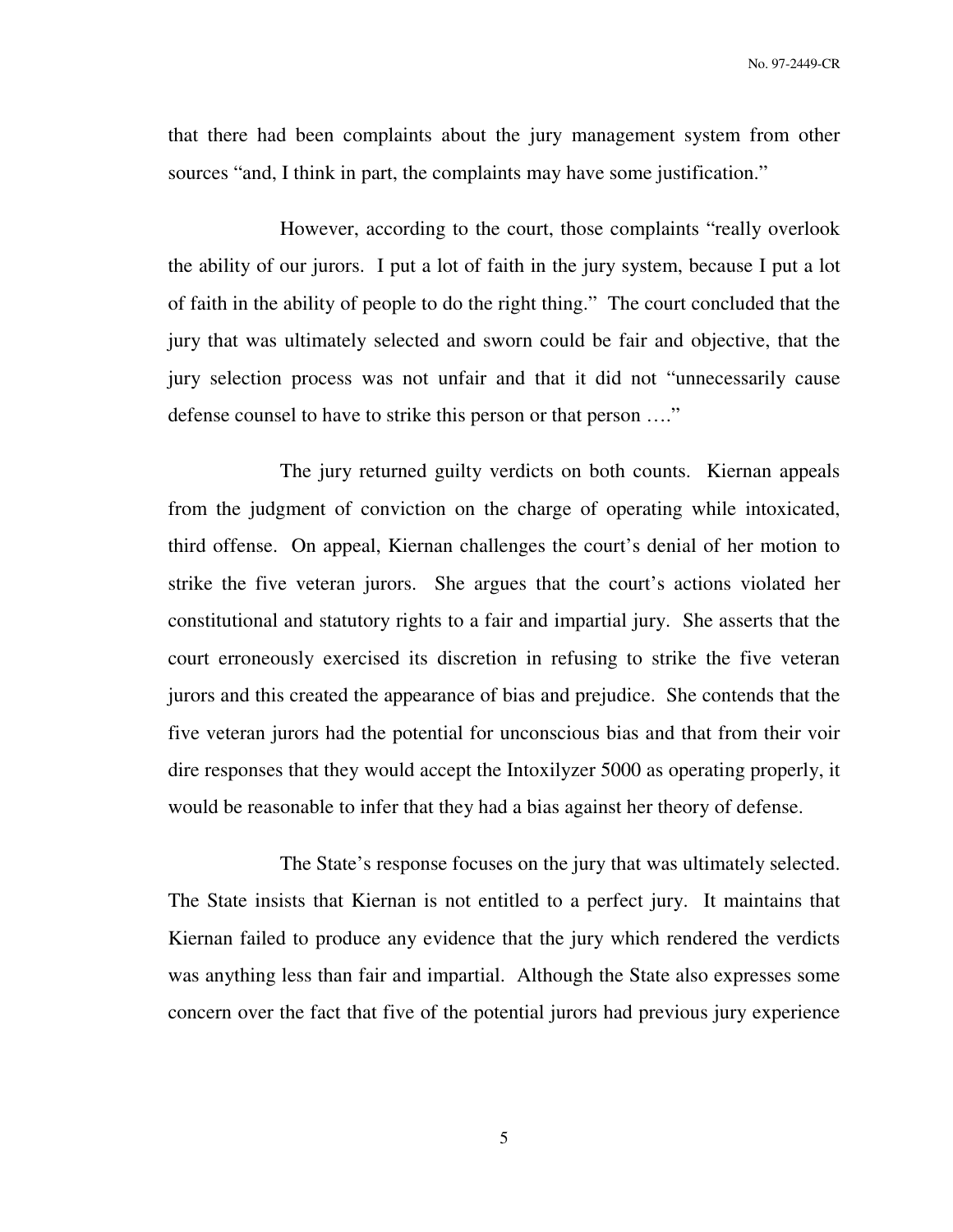in a similar case, "the State firmly believes that the jury was impartial and the Trial Court was untainted by any erroneous exercise of discretion."<sup>4</sup>

 We are required to decide if prior jury service during which jurors rejected a theory of defense creates bias in subsequent cases where the same theory of defense is to be used. Whether the trial court arbitrarily forced Kiernan to use her peremptory challenges and thereby deprived her of a statutory guarantee turns on whether the five veteran jurors' bias is "manifest."

> It is a well-settled principle of law in this state that a determination by a circuit court that a prospective juror can be impartial should be overturned only where the prospective juror's bias is "manifest."

*State v. Ferron*, \_\_\_ Wis.2d \_\_\_, 579 N.W.2d 654, 660 (1998).

 The Wisconsin Supreme Court has recently clarified the standard of review that appellate courts must employ upon review of a circuit court's determination that a prospective juror can be impartial:

> Accordingly, we hold that a prospective juror's bias is "manifest" whenever a review of the record: (1) does not support a finding that the prospective juror is a reasonable person who is sincerely willing to put aside an opinion or prior knowledge; or (2) does not support a finding that a reasonable person in the juror's position could set aside the opinion or prior knowledge.

> Adopting this approach serves two purposes. With a focus on prospective jurors' subjective willingness to set aside their biases, the first prong of this approach accounts for the circuit court's superior position to assess the demeanor and disposition of prospective jurors. The second prong allows the appellate courts to determine whether under the particular circumstances surrounding the voir dire examination, no reasonable juror could put aside the bias or opinion which is revealed by the record.

*Id.* at \_\_\_, 579 N.W.2d at 661.

<sup>&</sup>lt;sup>4</sup> The Attorney General declined an invitation to submit a supplemental brief.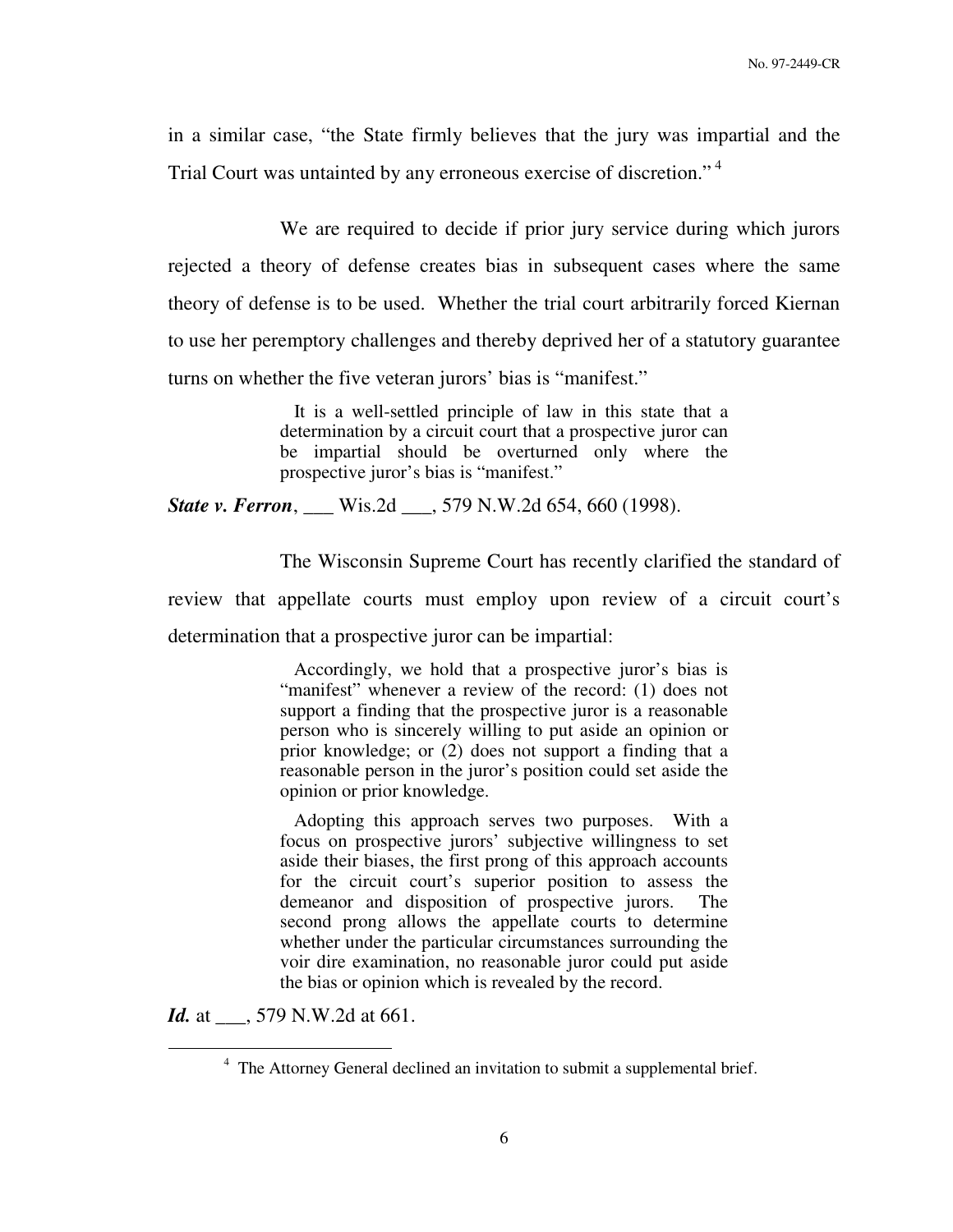No. 97-2449-CR

 Without a transcript of the voir dire, we are unable to focus on the jurors' subjective willingness to put aside what they learned in the earlier trial. We are unable to review the dialogue between the attorneys, the court and the potential jurors. We are also in the dark as to the trial court's conclusions concerning the prospective jurors' attitude, demeanor and disposition during voir dire. *See id.* at \_\_\_, 579 N.W.2d at 660. In denying Kiernan's motion, the court expressed its faith in the jurors in Sheboygan county. However, the court did not assess the impartiality of the five veteran jurors. *See id.* at \_\_\_, 579 N.W.2d at 660-61.

 We are restricted in our analysis to the second prong of the test of whether a juror's bias is manifest. We must resolve whether under the particular circumstances surrounding the voir dire examination—the presence of five jurors who had previously heard and rejected a similar defense several days earlier—no reasonable juror could put aside what he or she had learned and assess Kiernan's defense fairly and impartially. *See id.*

 Whether the trial court should have dismissed a potential juror for cause is a question of the proper exercise of the trial court's discretion. *See id*. To find an erroneous exercise of discretion, we must find either that the trial court has not exercised discretion or that it has exercised discretion on the basis of an error of law. *See id.*

 Kiernan first focuses on the jury that was empaneled and the two jurors she was not able to strike. Her argument is that the trial court's refusal to strike five jurors denied her the right to be tried by a fair and impartial jury guaranteed by the Sixth Amendment to the United States Constitution and Article I, § 7 of the Wisconsin Constitution. This argument ignores the fundamental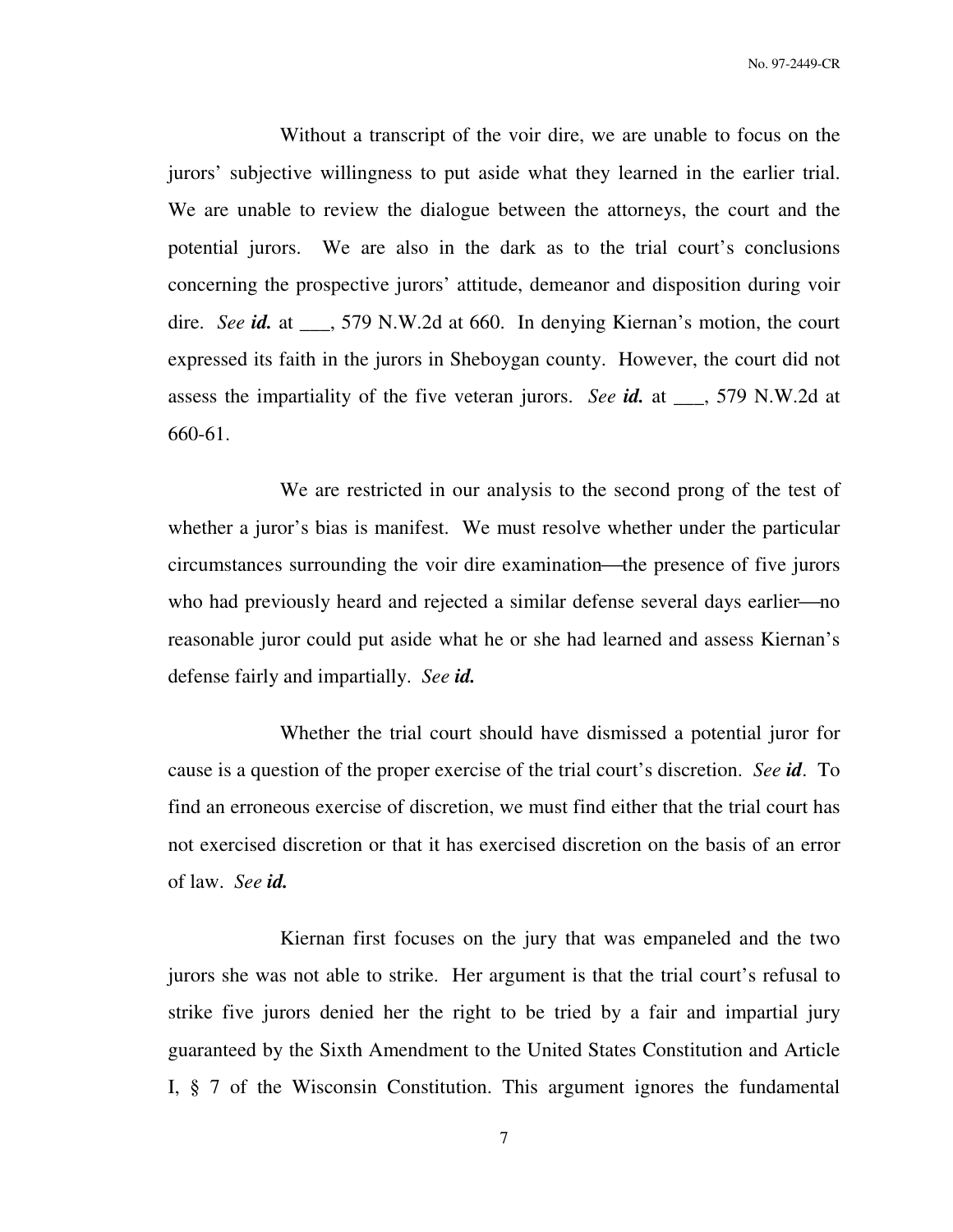proposition that "[a]s long as the jury was impartial, the fact that the defendant had to use a peremptory challenge to achieve the result" does not constitute a constitutional violation. *State v. Ramos*, 211 Wis.2d 12, 18, 564 N.W.2d 328, 331 (1997).

 Nevertheless, Kiernan contends she was denied an impartial jury because two jurors remained after she had used all of her peremptory strikes and their relationships made them biased. Kiernan had the burden of convincing the court that it was more probable than not that these two individuals were biased. *See State v. Louis*, 156 Wis.2d 470, 478, 457 N.W.2d 484, 488 (1990). Other than the argument that their relationships made them biased, Kiernan presented no evidence of actual or implied bias.

 In fact, both individuals would have been qualified to serve. In *Louis*, the Wisconsin Supreme Court refused to per se disqualify law enforcement officers from jury panels reasoning that their occupation alone would not make them predisposed to convict defendants, *see id.* at 480, 457 N.W.2d at 488-89; therefore, the social worker who knew several police officers, without more evidence, could not be struck from the panel for bias.<sup>5</sup> Likewise, the second individual who had a close relative injured by a drunk driver still carries the presumption of impartiality. *See State v. Olson,* 179 Wis.2d 715, 720, 508 N.W.2d 616, 618 (Ct. App. 1993) (juror's experience as the victim of a crime does not create an implied bias as a matter of law).

<sup>&</sup>lt;sup>5</sup> In addition, even if the law enforcement officers who the social worker knew were testifying, the juror's acquaintance with them would not be enough to disqualify that individual from service. *See State v. Zurfluh*, 134 Wis.2d 436, 438, 397 N.W.2d 154, 155 (Ct. App. 1986).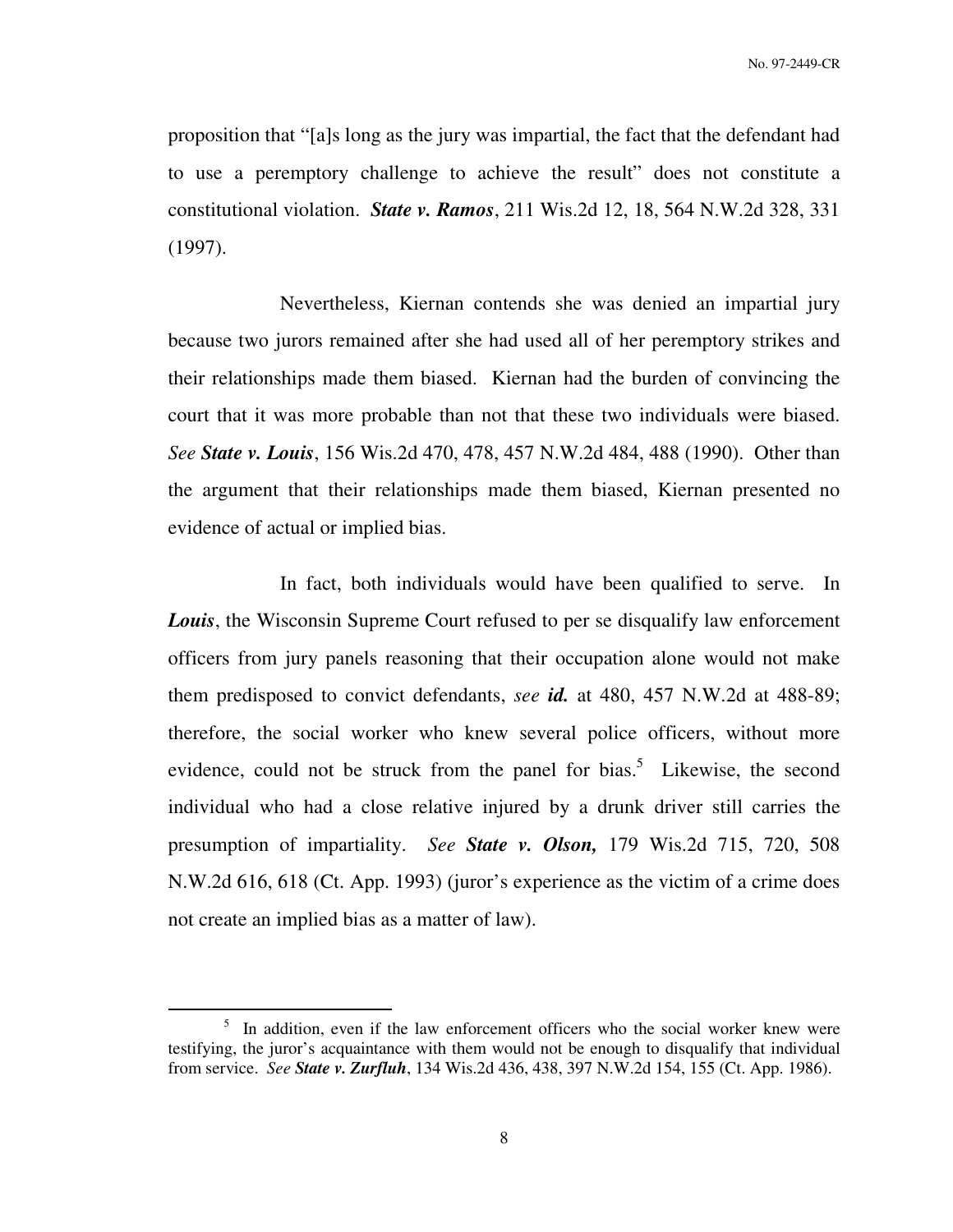No. 97-2449-CR

 Kiernan's second argument is that she was forced to use all of her peremptory challenges to exclude four of five objectionable jurors who had, in the earlier case, rejected the identical residual mouth alcohol defense she was planning to employ. Where a defendant is forced to use a peremptory challenge to remove a juror the trial court failed to remove for cause, the defendant has been denied the maximum number of peremptory challenges guaranteed by statute. *See Ramos*, 211 Wis.2d at 16-17, 564 N.W.2d at 330-31. The statutorily mandated peremptory challenges are substantial rights; a defendant should not have to use a peremptory challenge to remove a juror who should have been removed for cause. *See id.* at 22, 564 N.W.2d at 333. In Wisconsin, even if a fair and impartial jury returned a verdict, a defendant who has been deprived of the right to freely exercise all of his or her statutorily guaranteed peremptory challenges is entitled to a reversal and a new trial. *See id.* at 23-24, 564 N.W.2d at 333.

 Whether the trial court arbitrarily forced Kiernan to use her peremptory challenges, thus depriving her of what is guaranteed by the statute turns on whether the five veteran jurors were biased. We are required to decide if prior jury service during which jurors rejected a theory of defense creates bias in subsequent cases where the same theory of defense is to be used.

 A juror's bias may be either actual or implied. Section 805.08(1), STATS., provides a challenge for cause if there is actual bias, provides a challenge for cause if there is implied bias, and provides for automatic disqualification. *See Ferron*, \_\_\_ Wis.2d at \_\_\_, 579 N.W.2d at 661. "Bias may be inferred from surrounding facts and circumstances." *State v. Wyss*, 124 Wis.2d 681, 730, 370 N.W.2d 745, 768 (1985), *overruled on other grounds by State v. Poellinger,* 153 Wis.2d 493, 506, 451 N.W.2d 752, 757 (1990). Whether a juror's partiality may

9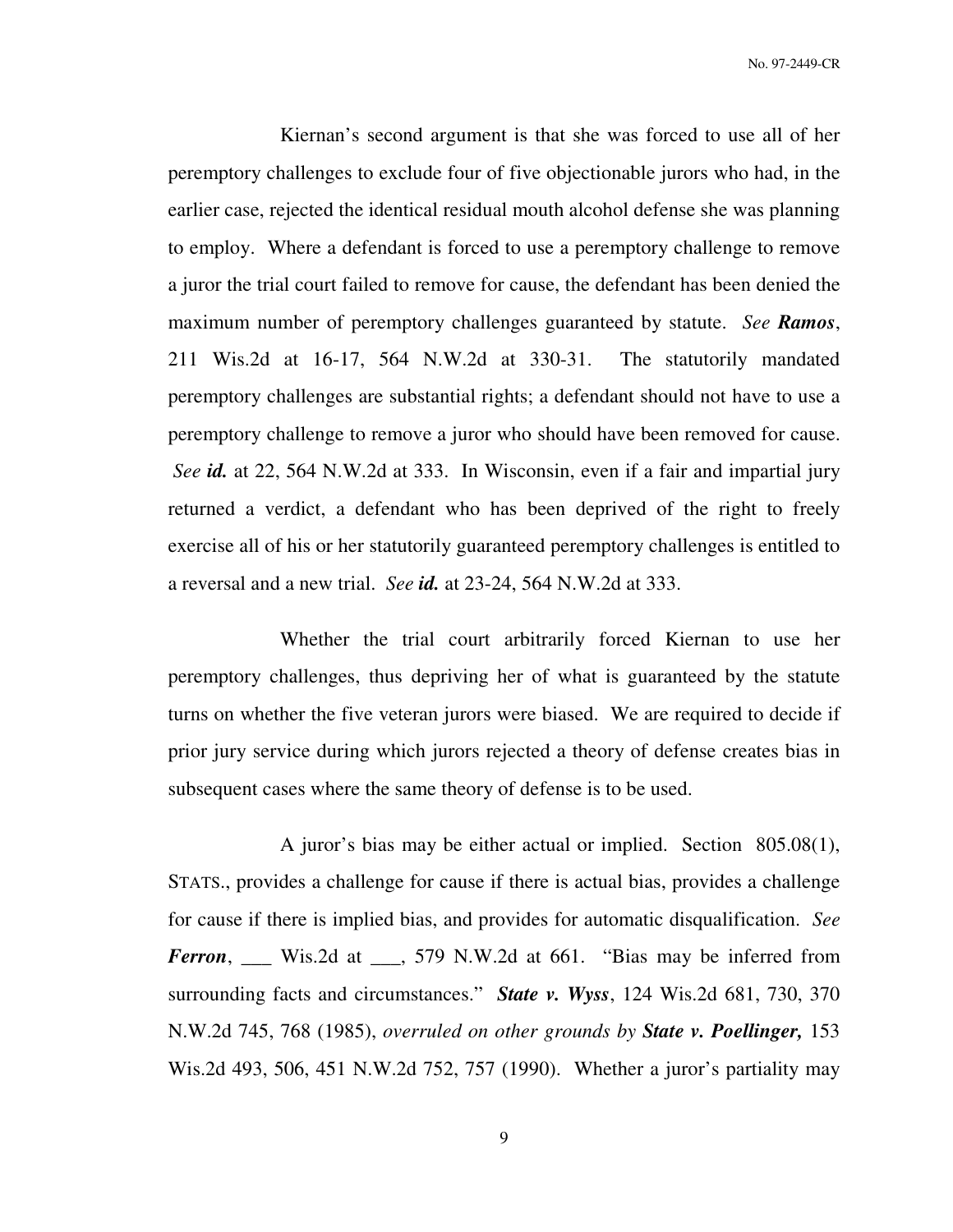be presumed from the circumstances is a question of law. *See Hunley v. Godinez*, 975 F.2d 316, 318 (7<sup>th</sup> Cir. 1992).

The Wisconsin Supreme Court has addressed juror bias:

A criminal defendant is guaranteed the right to a trial by an impartial jury by Article I, Section 7 of the Wisconsin Constitution and the Sixth Amendment of the United States Constitution, as well as principles of due process. Prospective jurors are presumed impartial, and the challenger to that presumption bears the burden of proving bias. Bias may be either implied as a matter of law or actual in fact. Even the appearance of bias should be avoided.

*Louis,* 156 Wis.2d at 478, 457 N.W.2d at 487-88 (footnotes omitted; citations omitted). And in *State v. Gesch,* 167 Wis.2d 660, 670, 482 N.W.2d 99, 103 (1992), the court quoted from *Peters v. Kiff,* 407 U.S. 493, 502 (1972): "[E]ven if there is no showing of actual bias in the tribunal, this Court has held that due process is denied by circumstances that create the likelihood or the appearance of bias."

 The due process rights of a criminal defendant include "the right to a fair opportunity to defend against the State's accusations." *State v. Evans*, 187 Wis.2d 66, 82, 522 N.W.2d 554, 560 (Ct. App. 1994) (quoted source omitted). A criminal defendant must be afforded the meaningful opportunity to present a complete defense. *See State v. Heft*, 185 Wis.2d 288, 302-03, 517 N.W.2d 494, 501 (1994). The Due Process Clause of the Fourteenth Amendment requires a fair trial in a fair tribunal. *See In re Murchison*, 349 U.S. 133, 136 (1955). "[A]n impartial jury trial is basic to due process of law. It 'stands guardian over all other rights." **Casias v. United States**, 315 F.2d 614, 620 ( $10<sup>th</sup>$  Cir. 1963) (Murrah, C.J., dissenting) (quoted source omitted). When jurors have previously rejected a criminal defendant's proferred theory of defense and have affirmed during voir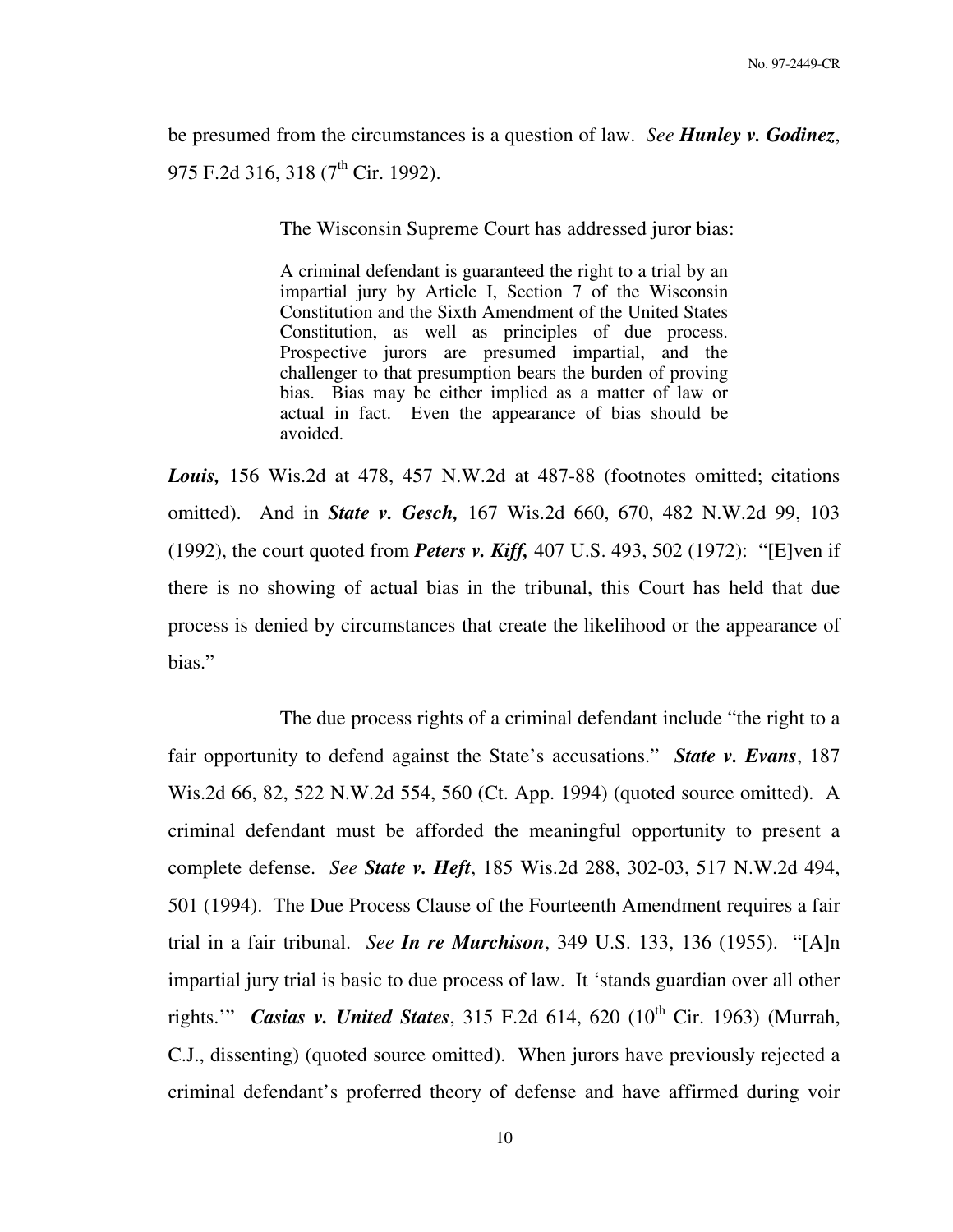dire that they will again reject that theory of defense, the defendant has been denied a fair and impartial tribunal.

 The veteran jurors' concession to Kiernan's counsel that they would find the Intoxilyzer 5000 to be accurate unless it failed its diagnostic tests or was operated by a noncertified technician evidences bias against the theory that residual mouth alcohol could cause an artificially high reading. The veteran jurors' expressed disposition to disbelieve the defense theory, in this case, does not square with prevailing notions of fundamental fairness. *See Heft*, 185 Wis.2d at 303, 517 N.W.2d at 501.

 The trial court erred when it failed to honor Kiernan's motion to strike the five veteran jurors for cause. Being forced to use her peremptory challenges to remove four of the five veteran jurors deprived her of the right to exercise her statutory complement of peremptory challenges. *See Ramos*, 211 Wis.2d at 23, 564 N.W.2d at 333. Kiernan is entitled to a reversal of her conviction because she used her peremptory challenges to correct trial court error. *See id.* at 24-25, 564 N.W.2d at 334.

 In a case arising out of LaCrosse county, the supreme court was faced with a claim that the jury's previous contact with similar cases and identical witnesses violated the defendant's right to an impartial jury and due process. *See State v. Boutch*, 60 Wis.2d 397, 403, 210 N.W.2d 751, 754 (1973). In *Boutch*, the defendant arranged for the sale of methamphetamine from a bartender to Kim Kasabuske, a state agent. *See id.* at 399-400, 210 N.W.2d at 752-53. Boutch was charged with aiding and abetting the sale of dangerous drugs. Boutch's jury was selected on the same day from the same panel of sixty-eight jurors used to select three other juries. *See id.* at 403, 210 N.W.2d at 754. Boutch's trial was the last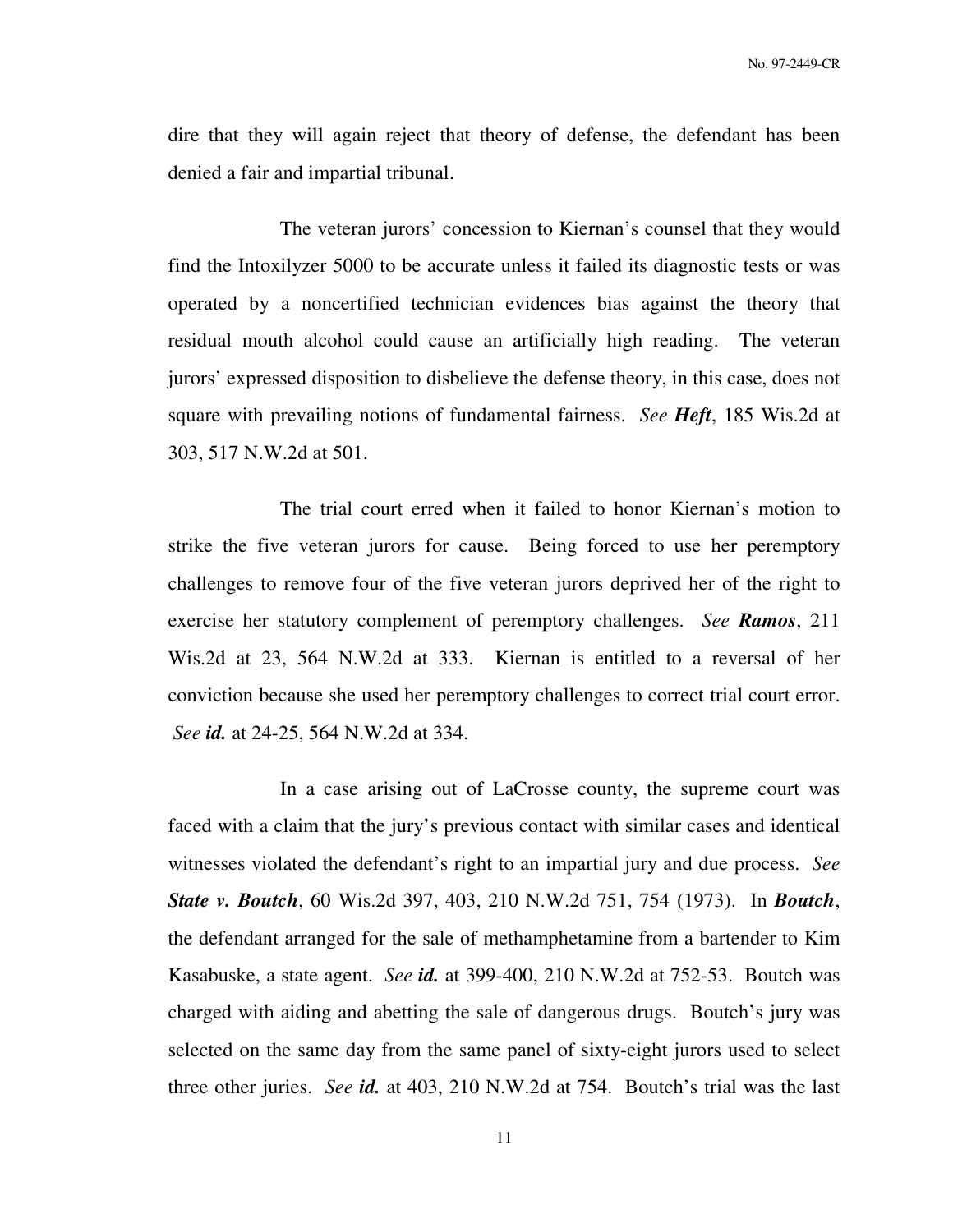of the four trials, and eight jurors had served on all three earlier trials and four jurors had served on two of the earlier trials. *See id.* In each of the trials, Kasabuske was the State's primary witness; he had procured drugs from each of the defendants and his credibility was crucial to a finding of guilt or innocence. *See id.* During voir dire several of the jurors assured Boutch's counsel that they could determine Kasabuske's credibility on a case-by-case basis. *See id.* The supreme court noted that the fact that one of the trials had ended in an acquittal was proof of the jurors' abilities. *See id.* On appeal, Boutch argued that the court should have inferred that the jurors were prejudiced because of their experience in the earlier trials. *See id.* The supreme court declined to presume bias or prejudice on the part of the jurors simply because they had been required to determine Kasabuske's credibility in prior trials. *See id*. at 403-04, 210 N.W.2d at 754-55.<sup>6</sup>

 $\overline{a}$ 

(continued)

<sup>6</sup> In *French v. State*, 85 Wis. 400, 55 N.W. 566 (1893), *overruled in part by Boehm v. State,* 190 Wis. 609, 209 N.W. 730 (1926), the defendant entered a not guilty plea to the charge of murder and imposed an insanity defense. Under the statutory procedure in effect, a jury was impaneled to hear and consider the evidence on the special issue of insanity. If the jury failed to reach a unanimous verdict, the statute provided that the issue of insanity would be tried along with the not guilty plea before a jury. *See id*. at 406, 55 N.W. at 567. The jury was unable to decide if French was insane at the time of the murder and the judge ordered the same jury to hear the not guilty plea and the insanity defense. The supreme court held that the actions of the trial judge were "grave error." *See id.* The supreme court was concerned because the jurors had heard all of the evidence and the arguments on the question of insanity and after deliberations were unable to agree. *See id.* "The very fact of their disagreement implies that they had all formed opinions on it, and that their opinions did not agree." *Id.* The supreme court stated that French was entitled to have his plea of not guilty heard by an impartial jury and ordering the same jury that deadlocked on the issue of insanity to hear that plea deprived him of that right. *See id.* at 407, 55 N.W. at 567.

The accused is placed on trial for the crime. His insanity is a question material to the case. A jury is forced upon him to try his case, all of whom had formed and expressed an opinion on the question whether he was or was not insane when he killed the deceased. Does the law suffer or sanction such a biased, partial, and prejudiced jury for the trial of one charged with the crime of murder? Any one would say that this would be a judicial outrage upon the legal and constitutional rights of the accused. And yet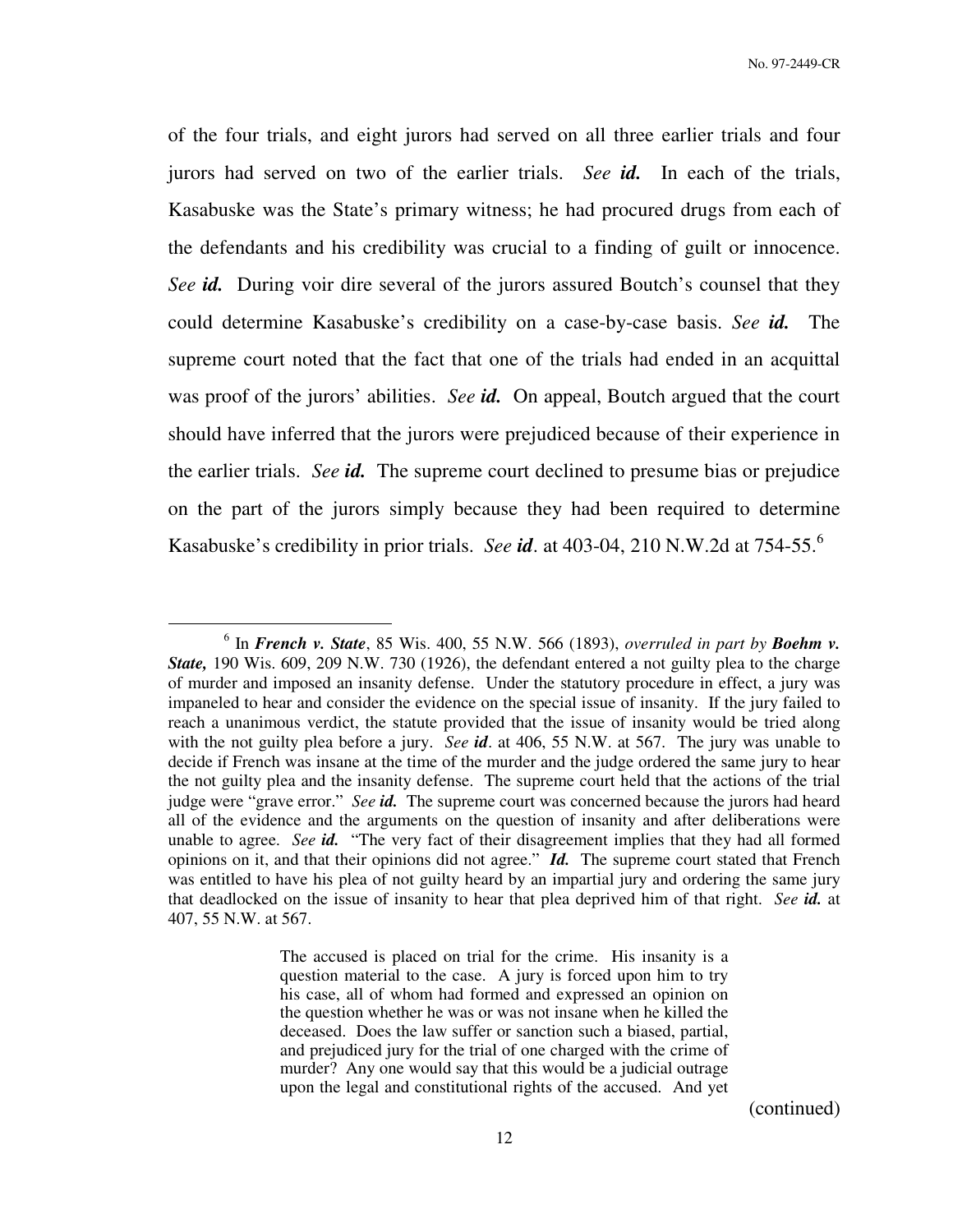No. 97-2449-CR

*Boutch* is readily distinguishable from this case. In *Boutch*, the veteran jurors were exposed to the same central witness and had to judge his credibility. Here, the veteran jurors were exposed to the identical theory of defense that was not dependent upon the credibility of the same witness. In *Boutch*, the jurors gave assurances during voir dire that they would determine the witness' credibility on a case-by-case basis. Here, the exchanges between Kiernan's counsel and the court lead to the conclusion that none of the veteran jurors were able to give unequivocal assurances that they would consider the theory of defense on a case-by-case basis.

 Although there are numerous reported decisions discussing the *Boutch* issue of bias arising from interim jury service, there is a scarcity of decisions discussing the issue presented by this appeal.<sup>7</sup> In *Alvarez v. State*, 582 P.2d 816, 817 (N.M. 1978), the trial court rejected challenges for cause to seven jurors who had previously served in a drug trafficking case that relied upon the same witness who was scheduled to testify against Alvarez. In a decision that combines both the credibility of an identical witness and an identical theory of defense, the New Mexico Supreme Court held that a juror who has served in a

*Id.* at 407, 55 N.W. at 567-68.

 $\overline{a}$ 

 $\frac{7}{10}$  Other jurisdictions are split on whether interim jury service disqualifies a juror for cause: *State v. Rummel*, 326 N.W.2d 64, 67 (N.D. 1982), held that prior service could disqualify jurors; however, in *Kirkland v. State*, 786 S.W.2d 557, 561 (Tex. App. Ct. 1990), it was concluded that prior service in similar cases was not grounds to disqualify a juror. Other state decisions are collected in Annotation, *Competency of Juror as Affected by His Participation in a Case of Similar Character, but not Involving the Party Making the Objection*, 160 A.L.R. 753 (1946). Federal cases are collected in Martin I. Greenblatt, Annotation, *Effect Upon Accused's Sixth Amendment Right to Impartial Jury of Jurors Having Served on Jury Hearing Matter Arising Out of Same Transaction or Series of Transactions*, 68 A.L.R. FED. 919 (1984).

this is just such a case. The accused has the right to demand that he be tried before a fair and impartial jury.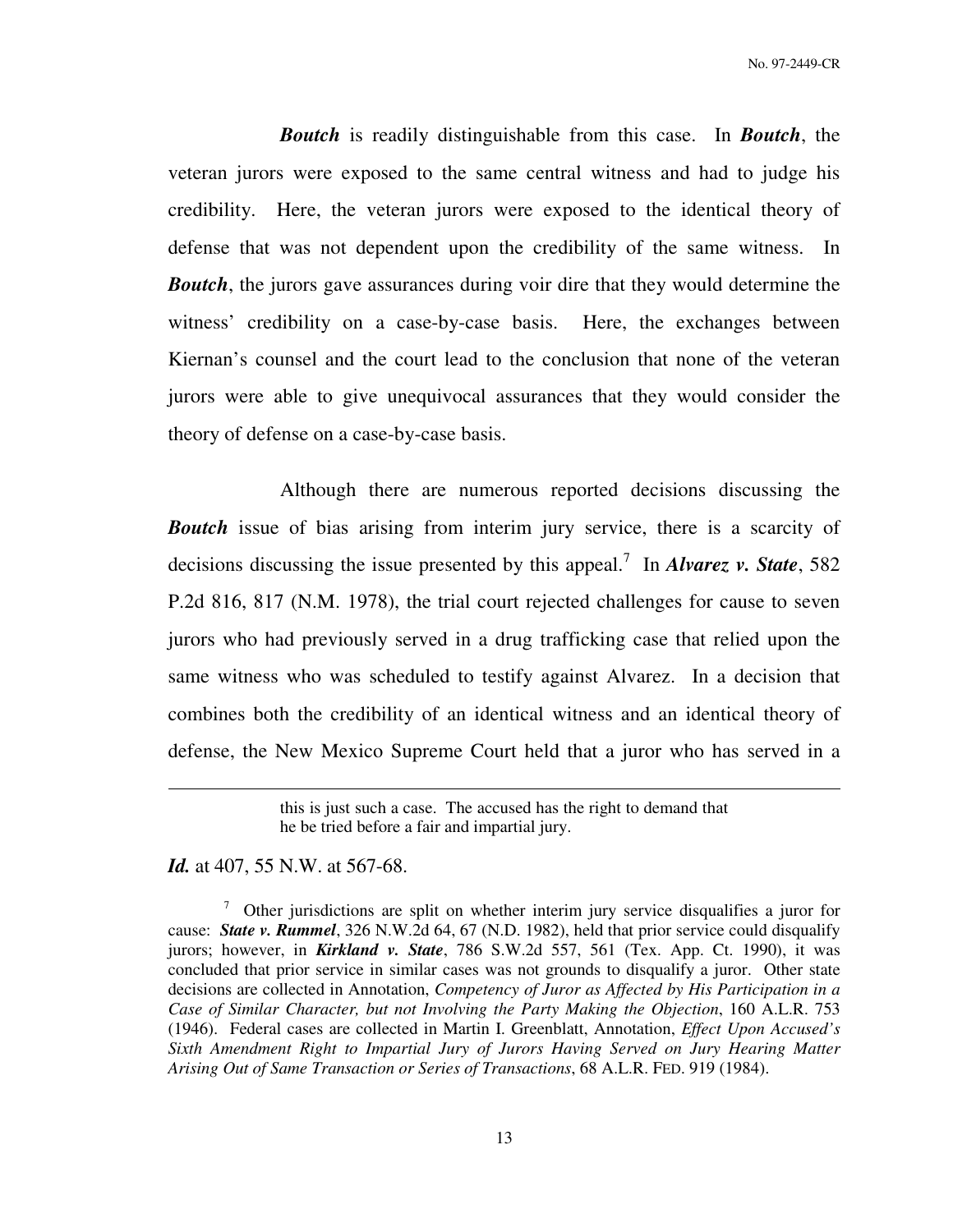prior criminal trial is disqualified from serving in a subsequent trial unless the trial court is satisfied that the testimony of the identical witness will be corroborated. *See id*. at 818.

 The requirement of avoiding the appearance of juror bias obligates us to conclude that the trial court should have granted Kiernan's motion to strike the five veteran jurors for cause.<sup>8</sup> In *Casias*, 315 F.2d at 614, an equally divided *en banc* court affirmed a drug conviction where the defendant contended he was deprived of an impartial jury because of prior service in a similar case by some members of his jury. In a persuasive dissent, three judges pointed out that there was nothing new or novel in disqualifying jurors for policy reasons. *See Casias*, 315 F.2d at 620. They contended that disqualification for bias was a constitutional safeguard of an impartial jury. *See id.*

> Commenting upon the right to challenge for 'suspicion of partiality,' Chief Justice Marshall … stated that, 'The relationship may be remote; the person may never have seen the party; he may declare that he feels no prejudice in the case; and yet the law cautiously incapacitates him from service on the jury because it suspects prejudice, because in general persons in a similar situation would feel prejudice.' More recently the principle has been reaffirmed in the language of Justice Frankfurter who said that, 'The reason for disqualifying a whole class on the ground of bias is the law's recognition that if the circumstances of that class in the run of instances are likely to generate bias, consciously or unconsciously, it would be a hopeless endeavor to search out the impact of these circumstances on the mind and judgment of a particular individual. The appearance of impartiality is an essential manifestation of its reality.'

<sup>&</sup>lt;sup>8</sup> We are fully aware that the constitutional concepts embodied in this decision may cause administrative problems in jury management for those counties that have opted for thirtyone days of consecutive service in a four-year period. The problem should be ameliorated by the realization that it will be a rare trial where the confluence of events results in jurors who have previously rejected an identical defense theory being called for service in a second trial.